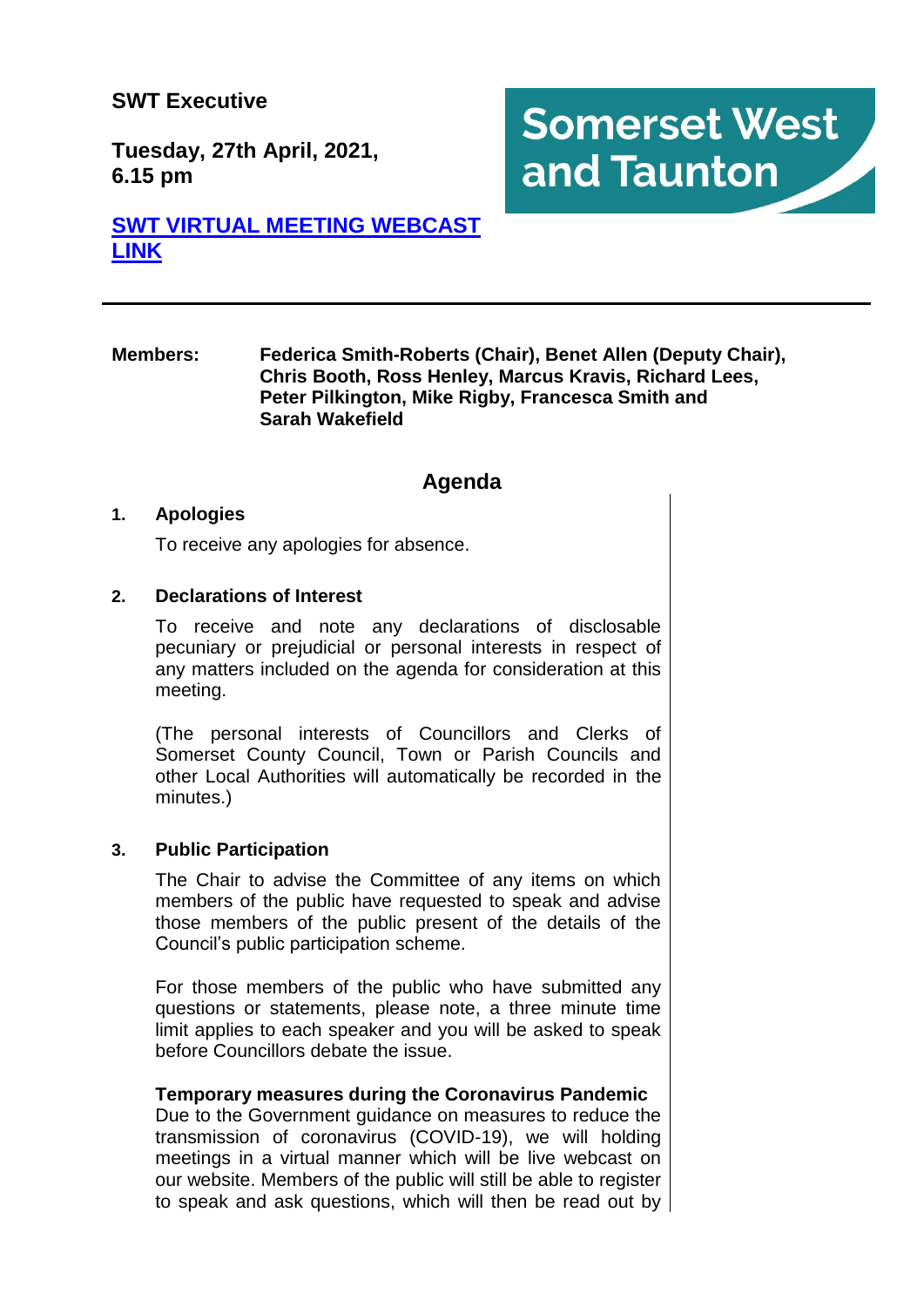|    | the Governance and Democracy Case Manager during<br>Public Question Time and will either be answered by the<br>Chair of the Committee, or the relevant Portfolio Holder, or<br>be followed up with a written response.                                                                                                                                                                                                                                                                                                                                                                                                                                                                                                                                                                                                                                                                                                                                                                                                                                                                                                                                                                                                                                                                   |                 |
|----|------------------------------------------------------------------------------------------------------------------------------------------------------------------------------------------------------------------------------------------------------------------------------------------------------------------------------------------------------------------------------------------------------------------------------------------------------------------------------------------------------------------------------------------------------------------------------------------------------------------------------------------------------------------------------------------------------------------------------------------------------------------------------------------------------------------------------------------------------------------------------------------------------------------------------------------------------------------------------------------------------------------------------------------------------------------------------------------------------------------------------------------------------------------------------------------------------------------------------------------------------------------------------------------|-----------------|
| 4. | <b>Executive Forward Plan</b><br>To receive items and review the Forward Plan.                                                                                                                                                                                                                                                                                                                                                                                                                                                                                                                                                                                                                                                                                                                                                                                                                                                                                                                                                                                                                                                                                                                                                                                                           | (Pages 5 - 6)   |
| 5. | <b>Climate Change Delivery Partnership</b><br>This matter is the responsibility of Executive Councillor for<br>Climate Change, Councillor Peter Pilkington.<br>The Council has the opportunity to create a climate change<br>delivery partnership with Sedgemoor District Council for the<br>benefit of both organisations.                                                                                                                                                                                                                                                                                                                                                                                                                                                                                                                                                                                                                                                                                                                                                                                                                                                                                                                                                              | (Pages 7 - 16)  |
| 6. | <b>Member Training and Development Policy</b><br>This matter is the responsibility of the Leader of the Council,<br><b>Councillor Federica Smith-Roberts.</b><br>present the Committee with<br>Training<br>To<br>the<br>and<br>Development Policy for Elected Members.                                                                                                                                                                                                                                                                                                                                                                                                                                                                                                                                                                                                                                                                                                                                                                                                                                                                                                                                                                                                                   | (Pages 17 - 28) |
| 7. | Access to Information - Exclusion of the Press and<br>Public (agenda item 8 - appendix 5 only)<br>During discussion of the following item (appendix 5 only) it<br>may be necessary to pass the following resolution to exclude<br>the press and public having reflected on Article 13 13.02(e)<br>(a presumption in favour of openness) of the<br>Constitution. This decision may be required because<br>consideration of this matter in public may disclose<br>information falling within one of the descriptions of exempt<br>information in Schedule 12A to the Local Government Act<br>1972. The Executive will need to decide whether, in all the<br>circumstances of the case, the public interest in maintaining<br>the exemption, outweighs the public interest in disclosing the<br>information.<br>Recommend that under Section 100A(4) of the Local<br>Government Act 1972 the public be excluded from the next<br>item of business (appendix 5 only) on the ground that it<br>involves the likely disclosure of exempt information as<br>defined in paragraph 3 respectively of Part 1<br>οf<br>Schedule 12A of the Act, namely information relating to the<br>financial or business affairs of any particular person<br>(including the authority holding that information). |                 |

# **8. Anti-Fraud Framework** (Pages 29 - 66)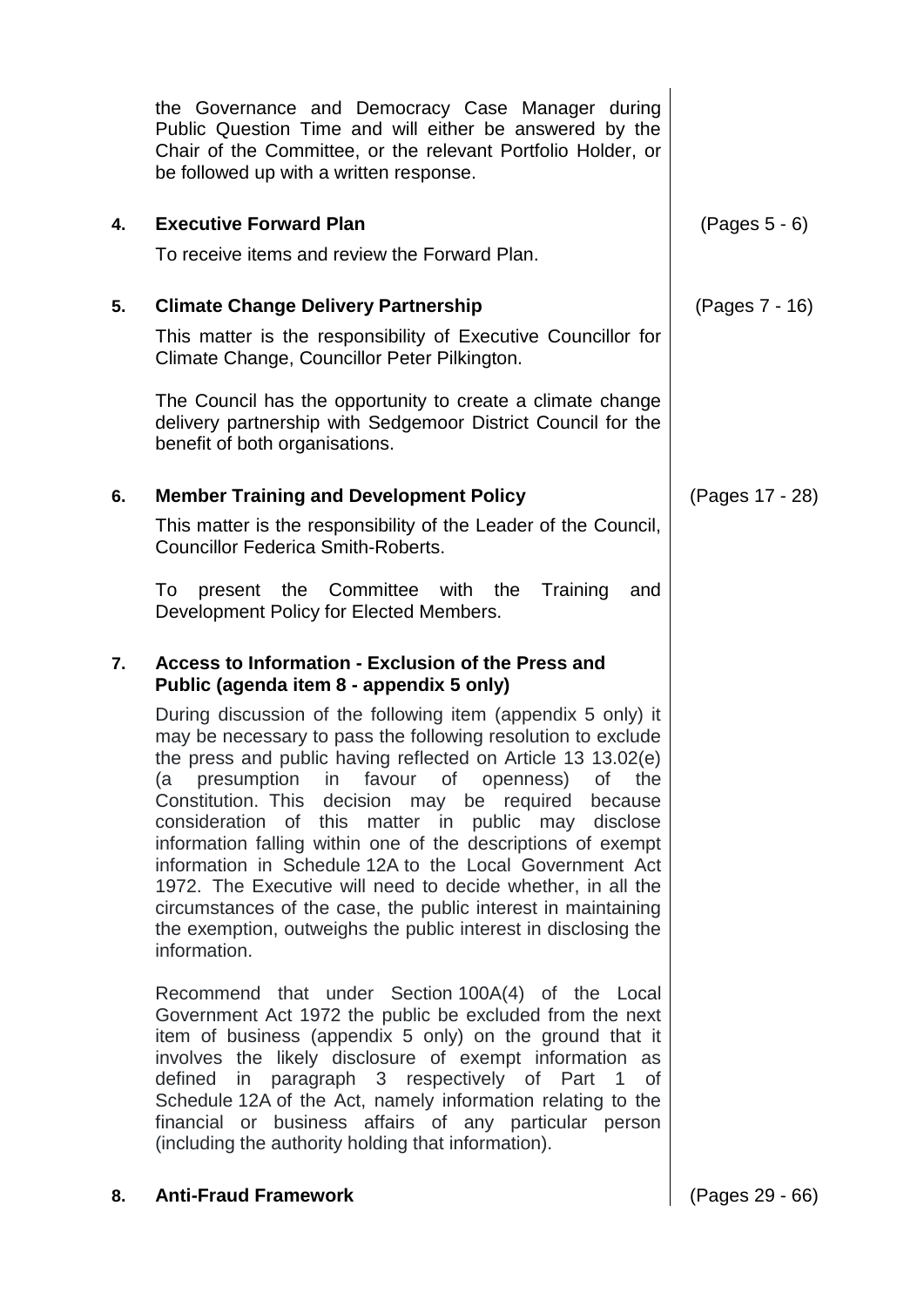This matter is the responsibility of the Leader of the Council, Councillor Federica Smith-Roberts.

To present the Committee with the Anti-Fraud Framework.

## **9. Re-admittance of the Press and Public**

## **10. Council Governance Arrangements Working Group Update**

This matter is the responsibility of the Council Governance Arrangements Working Group – Chair, Councillor Ross Henley.

The purpose of this report is to provide Members with an update on the work of the Council Governance Arrangements Working Group and to make recommendations as to how to proceed.

Cernellander

**JAMES HASSETT CHIEF EXECUTIVE** (Pages 67 - 140)